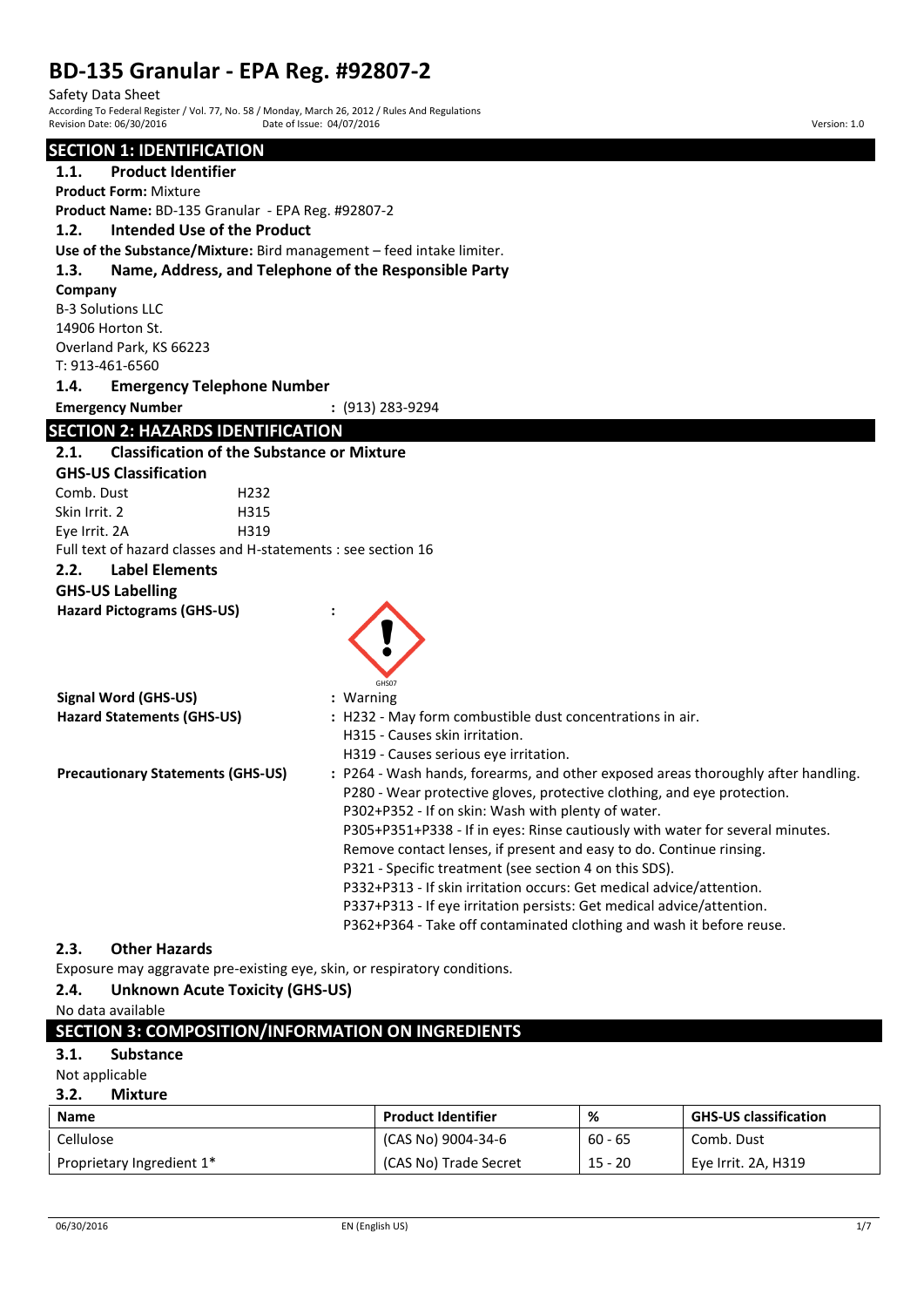Safety Data Sheet

According to Federal Register / Vol. 77, No. 58 / Monday, March 26, 2012 / Rules and Regulations

| Proprietary Ingredient 2* | (CAS No) Trade Secret | $10 - 15$ | Skin Irrit. 2, H315<br>Eye Irrit. 2A, H319<br><b>STOT SE 3, H335</b> |
|---------------------------|-----------------------|-----------|----------------------------------------------------------------------|
| Molasses                  | (CAS No) 68476-78-8   | $5 - 10$  | Not classified                                                       |
| Proprietary Ingredient 3* | (CAS No) Trade Secret | $1 - 5$   | Acute Tox. 4 (Oral), H302<br>Eye Dam. 1, H318                        |
| Proprietary Ingredient 4* | (CAS No) Trade Secret | $0.5 - 1$ | Not classified                                                       |

This product contains a blend of feed and/or foodstuffs. All ingredients contained in this product are defined as feed ingredients by the Association of American Feed Control Officials (AAFCO).

\*The specific chemical identity and/or exact percentage of composition have been withheld as a trade secret [29 CFR 1910.1200]. Full text of H-phrases: see section 16

### **SECTION 4: FIRST AID MEASURES**

### **4.1. Description of First-aid Measures**

**First-aid Measures General:** Never give anything by mouth to an unconscious person. If you feel unwell, seek medical advice (show the label where possible).

**First-aid Measures Inhalation:** Using proper respiratory protection, move the exposed person to fresh air at once. Encourage exposed person to cough, spit out, and blow nose to remove dust. Immediately call a poison center, physician, or emergency medical service.

**First-aid Measures After Skin Contact:** Remove contaminated clothing. Drench affected area with water for at least 15 minutes. Obtain medical attention if irritation develops or persists.

**First-aid Measures After Eye Contact:** Rinse cautiously with water for at least 15 minutes. Remove contact lenses, if present and easy to do. Continue rinsing. Obtain medical attention.

**First-aid Measures After Ingestion:** Rinse mouth. Do NOT induce vomiting. Obtain medical attention.

### **4.2. Most Important Symptoms and Effects Both Acute and Delayed**

**Symptoms/Injuries:** Causes serious eye irritation. Causes skin irritation.

**Symptoms/Injuries After Inhalation:** Dust may be harmful or cause irritation.

**Symptoms/Injuries After Skin Contact:** Redness, pain, swelling, itching, burning, dryness, and dermatitis.

**Symptoms/Injuries After Eye Contact:** Contact causes severe irritation with redness and swelling of the conjunctiva.

**Symptoms/Injuries After Ingestion:** Ingestion may cause adverse effects.

**Chronic Symptoms:** None known.

### **4.3. Indication of Any Immediate Medical Attention and Special Treatment Needed**

If exposed or concerned, get medical advice and attention. If medical advice is needed, have product container or label at hand.

### **SECTION 5: FIRE-FIGHTING MEASURES**

### **5.1. Extinguishing Media**

**Suitable Extinguishing Media:** Use extinguishing media appropriate for surrounding fire.

**Unsuitable Extinguishing Media:** Do not use a heavy water stream. Use of heavy stream of water may spread fire.

### **5.2. Special Hazards Arising From the Substance or Mixture**

**Fire Hazard:** Combustible Dust.

**Explosion Hazard:** Dust explosion hazard in air.

**Reactivity:** Hazardous reactions will not occur under normal conditions.

### **5.3. Advice for Firefighters**

**Precautionary Measures Fire:** Exercise caution when fighting any chemical fire.

**Firefighting Instructions:** Use water spray or fog for cooling exposed containers.

**Protection During Firefighting:** Do not enter fire area without proper protective equipment, including respiratory protection.

**Other Information:** Risk of dust explosion.

## **SECTION 6: ACCIDENTAL RELEASE MEASURES**

### **6.1. Personal Precautions, Protective Equipment and Emergency Procedures**

**General Measures:** Avoid breathing dust. Avoid all contact with skin, eyes, or clothing. Avoid generating dust. Remove ignition sources. Keep away from heat, hot surfaces, sparks, open flames, and other ignition sources. No smoking.

### **6.1.1. For Non-Emergency Personnel**

**Protective Equipment:** Use appropriate personal protection equipment (PPE).

**Emergency Procedures:** Evacuate unnecessary personnel.

### **6.1.2. For Emergency Responders**

**Protective Equipment:** Equip cleanup crew with proper protection.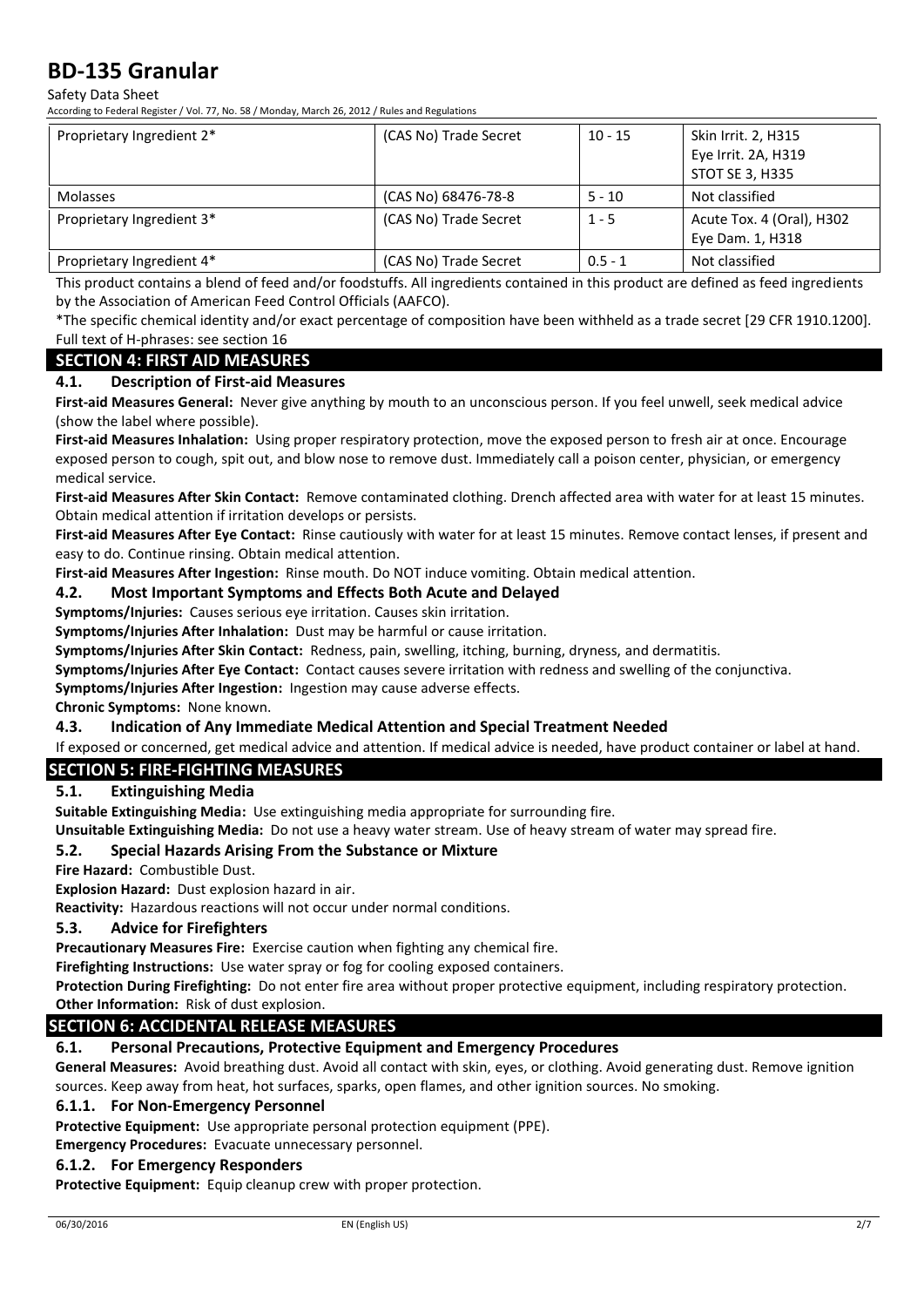Safety Data Sheet

According to Federal Register / Vol. 77, No. 58 / Monday, March 26, 2012 / Rules and Regulations

**Emergency Procedures:** Upon arrival at the scene, a first responder is expected to recognize the presence of dangerous goods, protect oneself and the public, secure the area, and call for the assistance of trained personnel as soon as conditions permit. Ventilate area.

### **6.2. Environmental Precautions**

Prevent entry to sewers and public waters.

### **6.3. Methods and Materials for Containment and Cleaning Up**

**For Containment:** Contain solid spills with appropriate barriers and prevent migration and entry into sewers or streams. Avoid generation of dust during clean-up of spills.

**Methods for Cleaning Up:** Clean up spills immediately and dispose of waste safely. Contact competent authorities after a spill. Use explosion proof vacuum during cleanup, with appropriate filter. Do not mix with other materials. Vacuum clean-up is preferred. If sweeping is required use a dust suppressant. Use only non-sparking tools.

#### **6.4. Reference to Other Sections**

See Section 8 for exposure controls and personal protection and Section 13 for disposal considerations.

### **SECTION 7: HANDLING AND STORAGE**

### **7.1. Precautions for Safe Handling**

**Additional Hazards When Processed:** Accumulation and dispersion of dust with an ignition source can cause a combustible dust explosion. Keep dust levels to a minimum and follow applicable regulations.

**Other information:** Wash hands and other exposed areas with mild soap and water before eating, drinking or smoking and when leaving work. Avoid breathing dust. Avoid contact with skin, eyes and clothing. Avoid creating or spreading dust. Keep away from heat, sparks, open flames, hot surfaces. – No smoking.

**Hygiene Measures:** Handle in accordance with good industrial hygiene and safety procedures.

### **7.2. Conditions for Safe Storage, Including Any Incompatibilities**

**Technical Measures:** Comply with applicable regulations. Avoid creating or spreading dust. Use explosion-proof electrical, ventilating, lighting equipment. Proper grounding procedures to avoid static electricity should be followed.

**Storage Conditions:** Keep container closed when not in use. Store in a dry, cool place. Keep/Store away from direct sunlight, extremely high or low temperatures and incompatible materials.

**Incompatible Products:** Strong acids, strong bases, strong oxidizers.

### **7.3. Specific End Use(s)**

Bird management – feed intake limiter.

### **SECTION 8: EXPOSURE CONTROLS/PERSONAL PROTECTION**

### **8.1. Control Parameters**

For substances listed in section 3 that are not listed here, there are no established exposure limits from the manufacturer, supplier, importer, or the appropriate advisory agency including: ACGIH (TLV), AIHA (WEEL), NIOSH (REL), or OSHA (PEL).

| Cellulose (9004-34-6)           |                                      |                                                |
|---------------------------------|--------------------------------------|------------------------------------------------|
| <b>USA ACGIH</b>                | ACGIH TWA $(mg/m3)$                  | 10 mg/m <sup>3</sup>                           |
| <b>USA NIOSH</b>                | NIOSH REL (TWA) $(mg/m3)$            | 10 mg/m <sup>3</sup> (total dust)              |
|                                 |                                      | 5 mg/m <sup>3</sup> (respirable dust)          |
| <b>USA OSHA</b>                 | OSHA PEL (TWA) (mg/m <sup>3</sup> )  | 15 mg/m <sup>3</sup> (total dust)              |
|                                 |                                      | 5 mg/m <sup>3</sup> (respirable fraction)      |
| <b>Proprietary Ingredient 4</b> |                                      |                                                |
| <b>USA ACGIH</b>                | ACGIH TWA $(mg/m3)$                  | 10 mg/m <sup>3</sup> (inhalable fraction)      |
| <b>USA ACGIH</b>                | <b>ACGIH chemical category</b>       | Not Classifiable as a Human Carcinogen         |
| <b>USA IDLH</b>                 | US IDLH $(mg/m3)$                    | 750 mg/m <sup>3</sup> (fume)                   |
| <b>USA OSHA</b>                 | OSHA PEL (TWA) (mg/m <sup>3</sup> )  | 15 mg/m <sup>3</sup> (fume, total particulate) |
| <b>Proprietary Ingredient 3</b> |                                      |                                                |
| <b>USA NIOSH</b>                | NIOSH REL (TWA) (mg/m <sup>3</sup> ) | 5 mg/ $m3$                                     |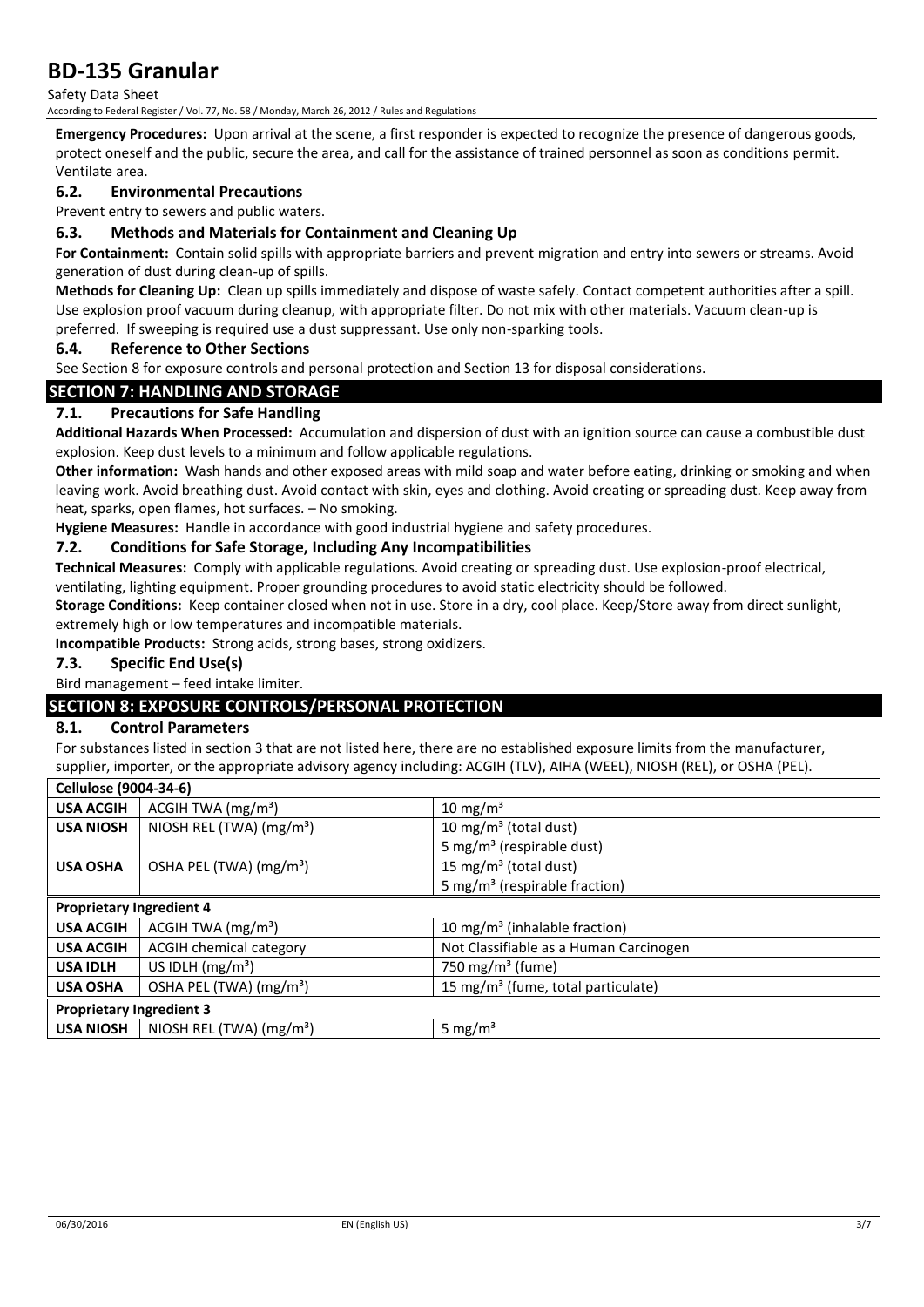### Safety Data Sheet

According to Federal Register / Vol. 77, No. 58 / Monday, March 26, 2012 / Rules and Regulations

| 8.2.<br><b>Exposure Controls</b>                                                |                                                                                                                                                                                                                                                                                                                                                                                                                                                                                                                                                                                                                                                                                                                                                                                                                                                                                                                                                                        |
|---------------------------------------------------------------------------------|------------------------------------------------------------------------------------------------------------------------------------------------------------------------------------------------------------------------------------------------------------------------------------------------------------------------------------------------------------------------------------------------------------------------------------------------------------------------------------------------------------------------------------------------------------------------------------------------------------------------------------------------------------------------------------------------------------------------------------------------------------------------------------------------------------------------------------------------------------------------------------------------------------------------------------------------------------------------|
| <b>Appropriate Engineering Controls</b><br><b>Personal Protective Equipment</b> | : Emergency eye wash fountains and safety showers should be available in the<br>immediate vicinity of any potential exposure. Ensure adequate ventilation,<br>especially in confined areas. Ensure all national/local regulations are observed.<br>Proper grounding procedures to avoid static electricity should be followed. Use<br>explosion-proof equipment. Use local exhaust or general dilution ventilation or<br>other suppression methods to maintain dust levels below exposure limits. Power<br>equipment should be equipped with proper dust collection devices. It is<br>recommended that all dust control equipment such as local exhaust ventilation and<br>material transport systems involved in handling of this product contain explosion<br>relief vents or an explosion suppression system or an oxygen-deficient<br>environment.<br>: Gloves. Protective clothing. Protective goggles. Insufficient ventilation: wear<br>respiratory protection. |
|                                                                                 |                                                                                                                                                                                                                                                                                                                                                                                                                                                                                                                                                                                                                                                                                                                                                                                                                                                                                                                                                                        |
| <b>Materials for Protective Clothing</b>                                        | : Chemically resistant materials and fabrics.                                                                                                                                                                                                                                                                                                                                                                                                                                                                                                                                                                                                                                                                                                                                                                                                                                                                                                                          |
| <b>Hand Protection</b>                                                          | : Wear protective gloves.                                                                                                                                                                                                                                                                                                                                                                                                                                                                                                                                                                                                                                                                                                                                                                                                                                                                                                                                              |
| <b>Eye Protection</b>                                                           | : Chemical safety goggles.                                                                                                                                                                                                                                                                                                                                                                                                                                                                                                                                                                                                                                                                                                                                                                                                                                                                                                                                             |
| <b>Skin and Body Protection</b>                                                 | : Wear suitable protective clothing.                                                                                                                                                                                                                                                                                                                                                                                                                                                                                                                                                                                                                                                                                                                                                                                                                                                                                                                                   |
| <b>Respiratory Protection</b>                                                   | : If exposure limits are exceeded or irritation is experienced, approved respiratory<br>protection should be worn. In case of inadequate ventilation, oxygen deficient                                                                                                                                                                                                                                                                                                                                                                                                                                                                                                                                                                                                                                                                                                                                                                                                 |
|                                                                                 | atmosphere, or where exposure levels are not known wear approved respiratory                                                                                                                                                                                                                                                                                                                                                                                                                                                                                                                                                                                                                                                                                                                                                                                                                                                                                           |
|                                                                                 | protection.                                                                                                                                                                                                                                                                                                                                                                                                                                                                                                                                                                                                                                                                                                                                                                                                                                                                                                                                                            |
|                                                                                 |                                                                                                                                                                                                                                                                                                                                                                                                                                                                                                                                                                                                                                                                                                                                                                                                                                                                                                                                                                        |
| <b>Other Information</b>                                                        | : When using, do not eat, drink or smoke.                                                                                                                                                                                                                                                                                                                                                                                                                                                                                                                                                                                                                                                                                                                                                                                                                                                                                                                              |
| <b>SECTION 9: PHYSICAL AND CHEMICAL PROPERTIES</b>                              |                                                                                                                                                                                                                                                                                                                                                                                                                                                                                                                                                                                                                                                                                                                                                                                                                                                                                                                                                                        |
| <b>Information on Basic Physical and Chemical Properties</b><br>9.1.            |                                                                                                                                                                                                                                                                                                                                                                                                                                                                                                                                                                                                                                                                                                                                                                                                                                                                                                                                                                        |
| <b>Physical State</b>                                                           | : Solid                                                                                                                                                                                                                                                                                                                                                                                                                                                                                                                                                                                                                                                                                                                                                                                                                                                                                                                                                                |
| Appearance                                                                      | : Brown/Black                                                                                                                                                                                                                                                                                                                                                                                                                                                                                                                                                                                                                                                                                                                                                                                                                                                                                                                                                          |
| Odor                                                                            | : Slight Sweet Smell                                                                                                                                                                                                                                                                                                                                                                                                                                                                                                                                                                                                                                                                                                                                                                                                                                                                                                                                                   |
| <b>Odor Threshold</b>                                                           | : No data available                                                                                                                                                                                                                                                                                                                                                                                                                                                                                                                                                                                                                                                                                                                                                                                                                                                                                                                                                    |
| рH                                                                              | : No data available                                                                                                                                                                                                                                                                                                                                                                                                                                                                                                                                                                                                                                                                                                                                                                                                                                                                                                                                                    |
| <b>Evaporation Rate</b>                                                         | : No data available                                                                                                                                                                                                                                                                                                                                                                                                                                                                                                                                                                                                                                                                                                                                                                                                                                                                                                                                                    |
| <b>Melting Point</b>                                                            | No data available                                                                                                                                                                                                                                                                                                                                                                                                                                                                                                                                                                                                                                                                                                                                                                                                                                                                                                                                                      |
| <b>Freezing Point</b>                                                           | : No data available                                                                                                                                                                                                                                                                                                                                                                                                                                                                                                                                                                                                                                                                                                                                                                                                                                                                                                                                                    |
| <b>Boiling Point</b>                                                            | : No data available                                                                                                                                                                                                                                                                                                                                                                                                                                                                                                                                                                                                                                                                                                                                                                                                                                                                                                                                                    |
| <b>Flash Point</b>                                                              | : No data available                                                                                                                                                                                                                                                                                                                                                                                                                                                                                                                                                                                                                                                                                                                                                                                                                                                                                                                                                    |
| <b>Auto-ignition Temperature</b>                                                | : No data available                                                                                                                                                                                                                                                                                                                                                                                                                                                                                                                                                                                                                                                                                                                                                                                                                                                                                                                                                    |
| <b>Decomposition Temperature</b>                                                | No data available                                                                                                                                                                                                                                                                                                                                                                                                                                                                                                                                                                                                                                                                                                                                                                                                                                                                                                                                                      |
| Flammability (solid, gas)                                                       | : No data available                                                                                                                                                                                                                                                                                                                                                                                                                                                                                                                                                                                                                                                                                                                                                                                                                                                                                                                                                    |
| <b>Vapor Pressure</b>                                                           | No data available                                                                                                                                                                                                                                                                                                                                                                                                                                                                                                                                                                                                                                                                                                                                                                                                                                                                                                                                                      |
| Relative Vapor Density at 20°C                                                  | No data available                                                                                                                                                                                                                                                                                                                                                                                                                                                                                                                                                                                                                                                                                                                                                                                                                                                                                                                                                      |
| <b>Relative Density</b>                                                         | No data available                                                                                                                                                                                                                                                                                                                                                                                                                                                                                                                                                                                                                                                                                                                                                                                                                                                                                                                                                      |
| Solubility                                                                      | : Insoluble in water.                                                                                                                                                                                                                                                                                                                                                                                                                                                                                                                                                                                                                                                                                                                                                                                                                                                                                                                                                  |
| <b>Partition Coefficient: N-Octanol/Water</b><br><b>Viscosity</b>               | No data available<br>: No data available                                                                                                                                                                                                                                                                                                                                                                                                                                                                                                                                                                                                                                                                                                                                                                                                                                                                                                                               |

# **9.2. Other Information** No additional information available

# **SECTION 10: STABILITY AND REACTIVITY**

**10.1. Reactivity:** Hazardous reactions will not occur under normal conditions.

**10.2. Chemical Stability:** Stable under recommended handling and storage conditions (see section 7).

**10.3. Possibility of Hazardous Reactions:** Hazardous polymerization will not occur.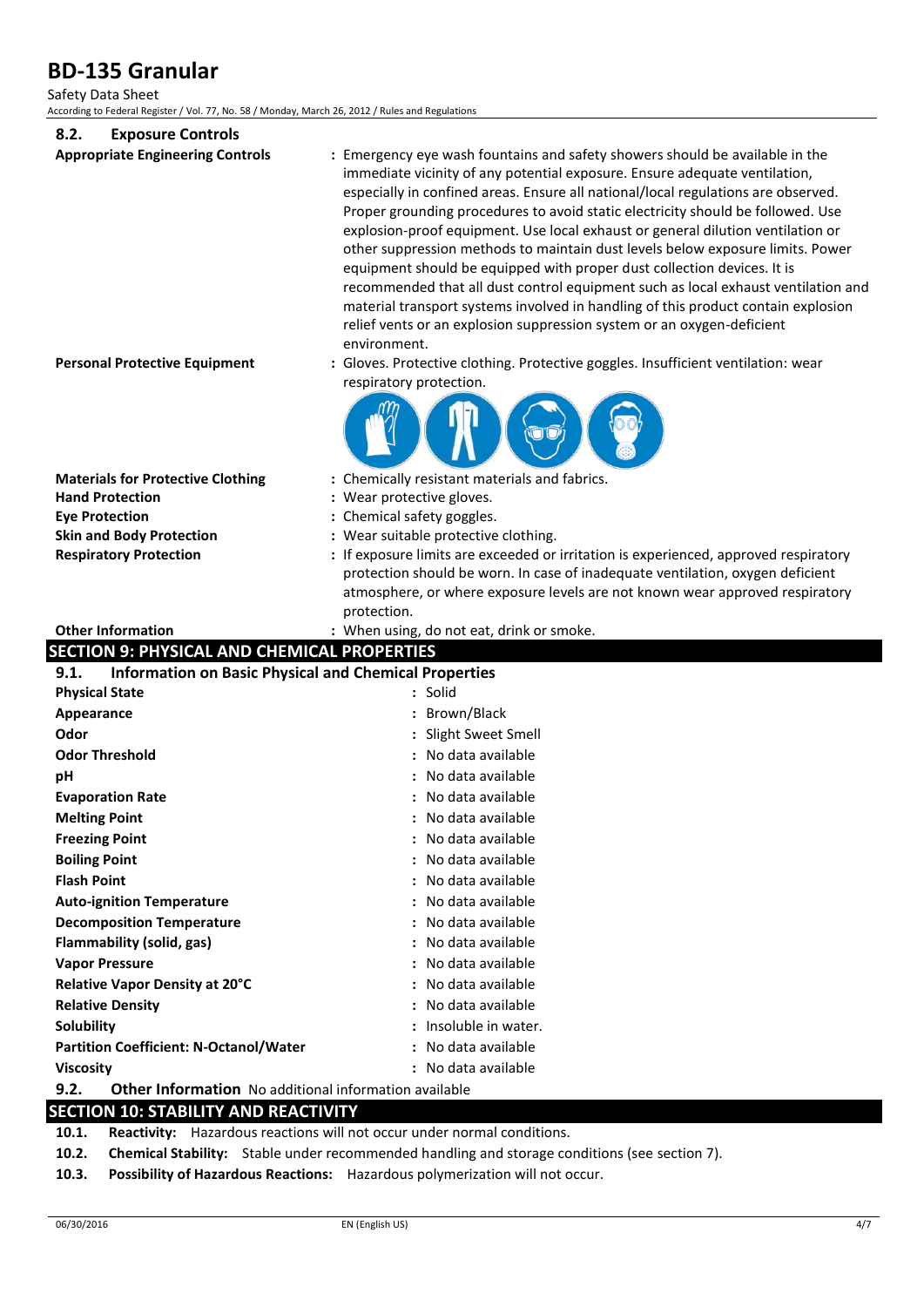Safety Data Sheet

According to Federal Register / Vol. 77, No. 58 / Monday, March 26, 2012 / Rules and Regulations

**10.4. Conditions to Avoid:** Direct sunlight, extremely high or low temperatures, and incompatible materials. Sparks, heat, open flame and other sources of ignition. Dust accumulation (to minimize explosion hazard).

**10.5. Incompatible Materials:** Strong acids, strong bases, strong oxidizers.

**10.6. Hazardous Decomposition Products:** Carbon oxides (CO, CO<sub>2</sub>).

### **SECTION 11: TOXICOLOGICAL INFORMATION**

### **11.1. Information on Toxicological Effects**

**Acute Toxicity:** Not classified

| <b>Cellulose (9004-34-6)</b>    |                                                      |
|---------------------------------|------------------------------------------------------|
| LD50 Oral Rat                   | > 5000 mg/kg                                         |
| <b>LD50 Dermal Rabbit</b>       | $>$ 2000 mg/kg                                       |
| <b>LC50 Inhalation Rat</b>      | $>$ 5800 mg/m <sup>3</sup> (Exposure time: 4 h)      |
| <b>Proprietary Ingredient 1</b> |                                                      |
| LD50 Oral Rat                   | 2910 mg/kg                                           |
| <b>LD50 Dermal Rabbit</b>       | 5000 mg/kg                                           |
| <b>Proprietary Ingredient 3</b> |                                                      |
| LD50 Oral Rat                   | 1624 mg/kg (Species: Sprague-Dawley derived, albino) |

**Skin Corrosion/Irritation:** Causes skin irritation.

**Serious Eye Damage/Irritation:** Causes serious eye irritation.

**Respiratory or Skin Sensitization:** Not classified

**Germ Cell Mutagenicity:** Not classified

**Carcinogenicity:** Not classified

**Reproductive Toxicity:** Not classified

**Specific Target Organ Toxicity (Single Exposure):** Not classified

**Specific Target Organ Toxicity (Repeated Exposure):** Not classified

**Aspiration Hazard:** Not classified

**Symptoms/Injuries After Inhalation:** Dust may be harmful or cause irritation.

**Symptoms/Injuries After Skin Contact:** Redness, pain, swelling, itching, burning, dryness, and dermatitis.

**Symptoms/Injuries After Eye Contact:** Contact causes severe irritation with redness and swelling of the conjunctiva.

**Symptoms/Injuries After Ingestion:** Ingestion may cause adverse effects.

**Chronic Symptoms:** None known.

### **SECTION 12: ECOLOGICAL INFORMATION**

| <b>Toxicity</b><br>12.1.                                             |                   |  |
|----------------------------------------------------------------------|-------------------|--|
| <b>Ecology - General</b>                                             | : Not classified. |  |
| <b>Proprietary Ingredient 3</b>                                      |                   |  |
| EC50 Daphnia 1                                                       | 391 mg/l          |  |
| <b>Persistence and Degradability</b><br>12.2.                        |                   |  |
| <b>BD-135 Granular</b>                                               |                   |  |
| <b>Persistence and Degradability</b><br>Not established.             |                   |  |
| <b>Bioaccumulative Potential</b><br>12.3.                            |                   |  |
| <b>BD-135 Granular</b>                                               |                   |  |
| <b>Bioaccumulative Potential</b><br>Not established.                 |                   |  |
| <b>Mobility in Soil</b> No additional information available<br>12.4. |                   |  |

### **12.5. Other Adverse Effects**

**Other Information :** Avoid release to the environment.

### **SECTION 13: DISPOSAL CONSIDERATIONS**

### **13.1. Waste Treatment Methods**

**Waste Disposal Recommendations:** Dispose of contents/container in accordance with local, regional, national, and international regulations.

**Additional Information:** Container may remain hazardous when empty. Continue to observe all precautions. **Ecology - Waste Materials:** Avoid release to the environment.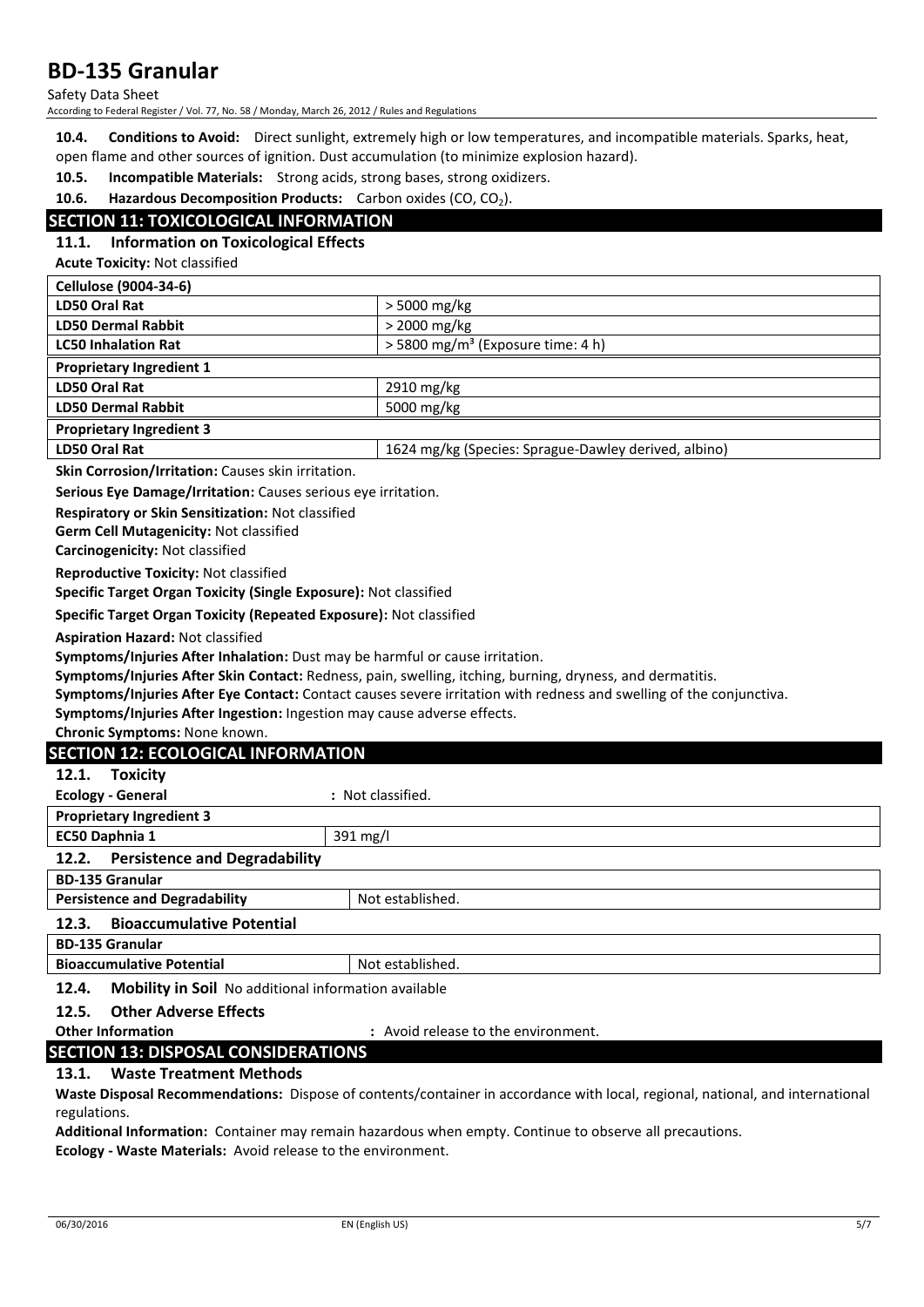#### Safety Data Sheet

According to Federal Register / Vol. 77, No. 58 / Monday, March 26, 2012 / Rules and Regulations

### **SECTION 14: TRANSPORT INFORMATION**

- 14.1. In Accordance with DOT Not regulated for transport
- **14.2. In Accordance with IMDG** Not regulated for transport
- 14.3. In Accordance with IATA Not regulated for transport

## **SECTION 15: REGULATORY INFORMATION**

### **15.1 US Federal Regulations**

**BD-135 Granular**

**SARA Section 311/312 Hazard Classes** Immediate (acute) health hazard Fire hazard Sudden release of pressure hazard

#### **Molasses (68476-78-8)**

Listed on the United States TSCA (Toxic Substances Control Act) inventory

#### **Cellulose (9004-34-6)**

Listed on the United States TSCA (Toxic Substances Control Act) inventory

#### **Proprietary Ingredient 1**

Listed on the United States TSCA (Toxic Substances Control Act) inventory

#### **Proprietary Ingredient 4**

Listed on the United States TSCA (Toxic Substances Control Act) inventory

#### **Proprietary Ingredient 3**

Listed on the United States TSCA (Toxic Substances Control Act) inventory

### **15.2 US State Regulations**

# **Cellulose (9004-34-6)**

U.S. - Massachusetts - Right To Know List

U.S. - New Jersey - Right to Know Hazardous Substance List

U.S. - Pennsylvania - RTK (Right to Know) List

### **Proprietary Ingredient 4**

U.S. - Massachusetts - Right To Know List

U.S. - New Jersey - Right to Know Hazardous Substance List

U.S. - Pennsylvania - RTK (Right to Know) List

#### **Proprietary Ingredient 3**

U.S. - Massachusetts - Right To Know List

U.S. - New Jersey - Right to Know Hazardous Substance List

U.S. - Pennsylvania - RTK (Right to Know) List

### **SECTION 16: OTHER INFORMATION, INCLUDING DATE OF PREPARATION OR LAST REVISION**

# **Revision Date** : 06/30/2016

**Other Information Channel Except Englisher Information**  $\cdot$  : This document has been prepared in accordance with the SDS requirements of the OSHA Hazard Communication Standard 29 CFR 1910.1200

#### **GHS Full Text Phrases:**

| Acute Tox. 4 (Oral) | Acute toxicity (oral) Category 4                            |
|---------------------|-------------------------------------------------------------|
| Comb. Dust          | Combustible Dust                                            |
| Eve Dam. 1          | Serious eye damage/eye irritation Category 1                |
| Eye Irrit. 2A       | Serious eye damage/eye irritation Category 2A               |
| Skin Irrit. 2       | Skin corrosion/irritation Category 2                        |
| STOT SE 3           | Specific target organ toxicity (single exposure) Category 3 |
| Comb. Dust          | May form combustible dust concentrations in air             |
| H302                | Harmful if swallowed                                        |
| H315                | Causes skin irritation                                      |
| H318                | Causes serious eye damage                                   |
| H319                | Causes serious eye irritation                               |
| H335                | May cause respiratory irritation                            |